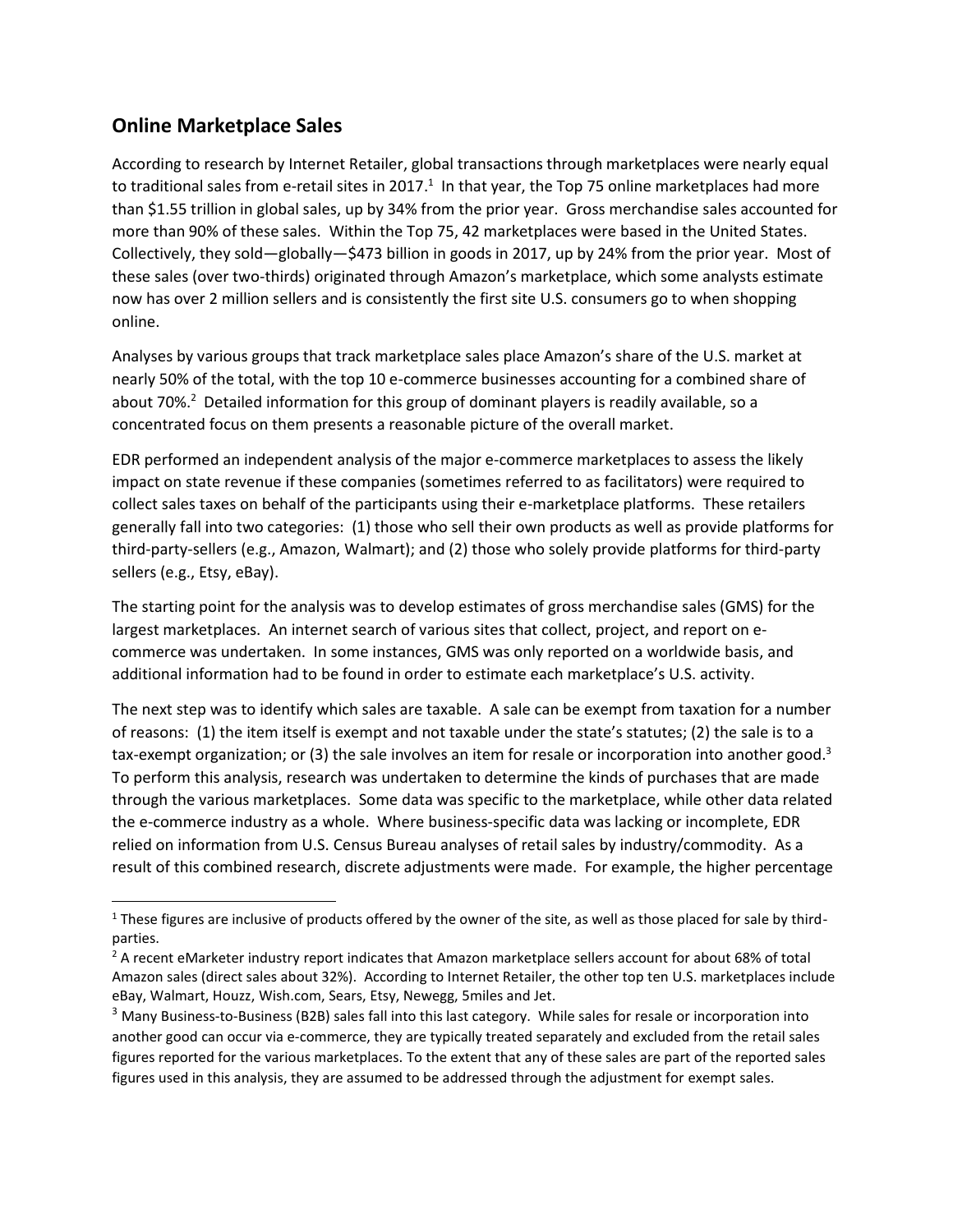of nontaxable items for Walmart reflects the growing importance of its online grocery business. This is also an area of growth for Amazon. For most other marketplaces, the items sold are assumed to be taxable; however, effectively, a 10% adjustment was made to total U.S. sales for all marketplaces.

Two additional adjustments are needed to U.S. taxable sales. First, it has already been mentioned that some marketplaces (such as Amazon) feature products offered by the owner of the site, as well as those placed for sale by third-parties. To tease out the discrete effect of the marketplace and avoid doublecounting remote sales that have been separately treated, a factor was developed to indicate the share of sales occurring through third-party sellers.

The second adjustment reflects the fact that Florida is the third most-populated state and naturally attracts a large number of retail businesses that are population dependent. This indicates that there are a significant number of sellers that already have nexus to Florida. Because some taxes are currently collected from the individual marketplace sellers and some marketplaces sell their own products and remit taxes on those sales, a factor was needed to reflect the assumed level of remittance that is already occurring. The discrete assumptions underpinning this factor were based on a search of registrants in the DOR database, as well as an in-depth review of the tax collection procedures on individual websites.

With respect to the latter review, EDR had previously conducted an internet search of the Top 1000 remote sellers and their affiliates to determine if they had a physical presence in Florida. Various trade analyses show that the more dominant marketplaces attract well-established brands and retailers that are more likely to have an independent Florida presence. For these marketplaces, EDR attributed a share of its U.S. taxable sales to DOR-registered Florida sellers that are also availing themselves of the marketplace. EDR's selected method produced an estimated share of 44.5% of the portion of U.S. taxable sales associated with marketplace sellers.<sup>4</sup> For the smaller marketplaces, 18% was used based on EDR's previous work on "Remote Sales." The industry data confirms that most sellers on platforms like eBay and Etsy are small businesses with limited market penetration. As such, they are less likely to be registered with a state for tax collection purposes.

Once these steps have been completed, all of the parameters necessary to estimate potential collections have been determined:

- 1. U.S. share of Gross Merchandise Sales (GMS)
- 2. Percent of exempt sales $5$

 $\overline{\phantom{a}}$ 

3. Third-party marketplace sellers' share of the total taxable sales

<sup>4</sup> To check the reliability of the 44.5% share, an alternative method was employed. The sales of the top 10 marketplaces, as reported by www.statista.com, were subtracted from the estimate of the total GMS of the Top 1000. A geometric weight was then estimated that produced a declining level of sales for the smaller 990 firms that summed to the total GMS attributable to this group. The sales of those with a Florida presence were summed and taken as a percent of those not in the group of five. This estimate produced a slightly higher estimate of just over 48%. This result seems to support the original estimate.

<sup>&</sup>lt;sup>5</sup> There was some concern that streaming or digital sales may be included in the GMS estimates. Since these sales are not subject to sales taxes, it was felt the estimated percent non-taxable might be understated. EDR contacted the firm that publishes the Top 1000 listing (as well as other industry analyses) to ascertain the level of streaming and digital sales included in the GMS estimates provided by Internet Retailer. According to the Research Director, they define e-retail to focus on the sale of physical products and attempt to exclude purchases associated with streaming and downloads of software, music, books, and games.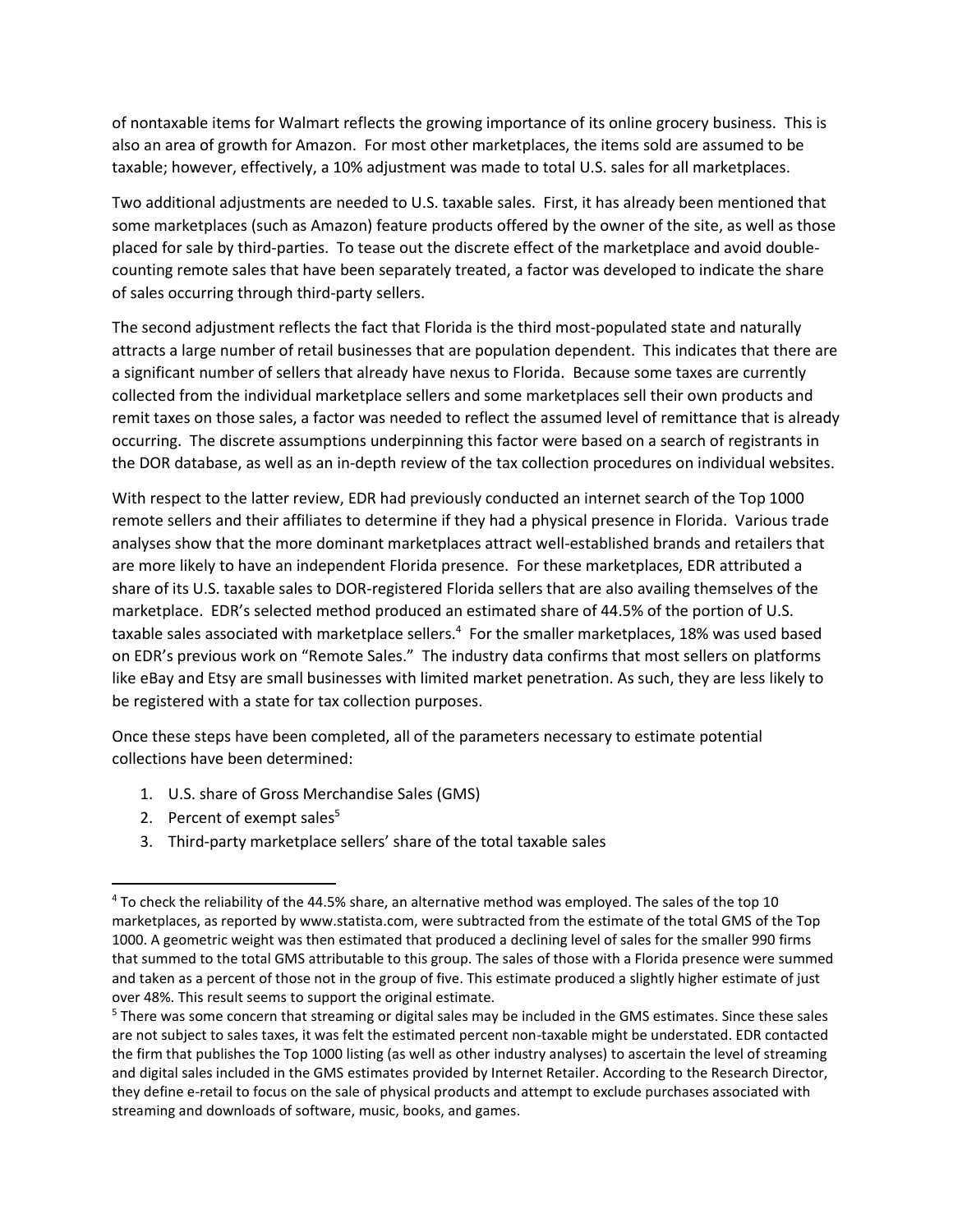- 4. The share of taxable sales attributed to marketplace sellers provided by registered sellers
- 5. Florida's share of U.S. sales—assumed to be equal to the state's share of U.S. resident population

For convenience, all numbers on the accompanying table have been transformed into estimated Florida sales taxes. After completing the analysis for the 2017 calendar year, EDR's estimated universe of potential state sales taxes from marketplace sales is \$388.13 million.

#### **COMBINED REMOTE AND MARKETPLACE SALES:**

By way of comparison, the United States Government Accountability Office (GAO) published a report in November 2017 that estimated the combined local and state revenue that could be gained from collecting sales tax on remote and marketplace sales. For Florida, the GAO identifies a potential gain that ranges between \$486.0 million in its low scenario to \$758.0 million in its high scenario. After removing projected local taxes, the suggested state share ranges between \$436.8 million to \$681.3 million, producing a simple average of \$559.1 million. EDR's 2017 combined total for remote and marketplace sales is close to this average—the combined total for both universes is \$533.5 million.